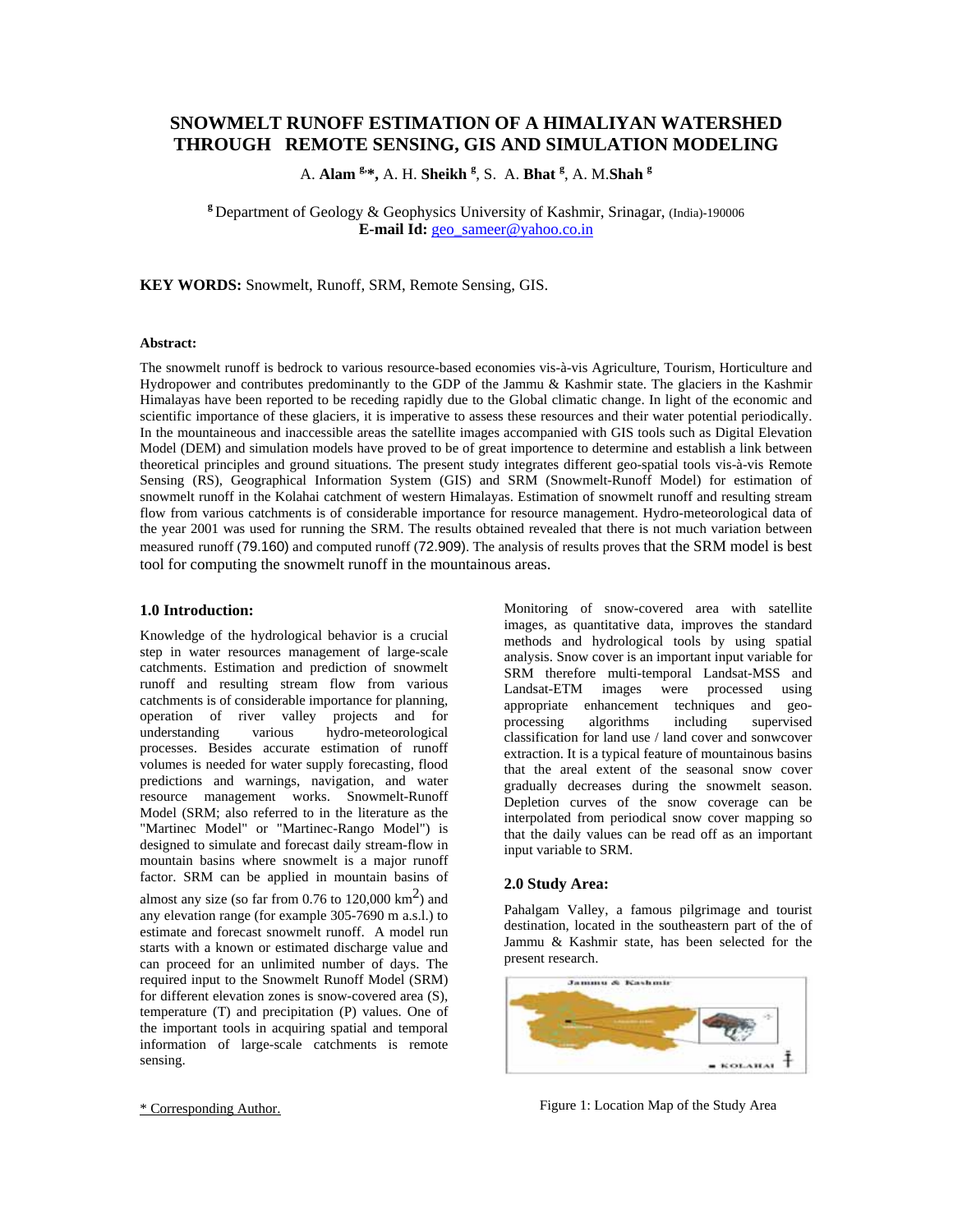

Figure 2: 3D View of the Selected Watershed

As snowmelt runoff is one of the main factors in the water budget of the river, a special attention and recognition of the runoff processes is needed. The area falls approximately between 75° 30' to 75° 45' longitude and 34° 15' to 34° 30' latitude. The catchment spreads over an elevation range of 1600- 5500 meters above mean sea level. The catchment remains under the snow cover throughout the year especially in winter and is one of the main sources of water in the state. Climate of a particular place is the net result of the combination of several factors like latitude, altitude, terrain, distance from the sea and the prevailing winds. Kashmir province of Jammu and Kashmir has cold moist winters and a mild temperature in the summers. The cold and moist Siberian anticyclones affect this area when the west winds from the Mediterranean Sea are dominant.

#### **3.0 Material used:**

The research involved the usage of historical hydrometeorological data, S.O.I topographic maps of 1:50000 scale with 40m contour interval, Digital Elevation Model (DEM), multi-temporal Landsat-MSS and Landsat-ETM satellite images, numerical modeling and field surveys.

### **4.0 Methodology:**

The methodology adopted for the present research involved following steps:

-Analyses of hydrological and meteorological data (daily, monthly) from the stations located outside the study area and calculating the model parameters for SRM, such as rainfall and temperature.

-Using topographical maps for creating DEM and the area elevation curve of the basin. It is required for the physiographic studies. The physical characteristics of the basin are necessary for the determination of model parameters, such as extrapolation of temperature and rainfall data for different zones.

-Computation of degree-days from temperature data. This is used in the model for the calculation of daily snowmelt depth.

-The precipitation data is required at stations outside the study area. This is to be used for the calculation of precipitation-altitude relationship.

-The SRM model requires the monitoring snow cover in the selected catchment during the snow season. A series of Landsat TM & MSS sensor images was used for monitoring the snow cover extent.

-Simulations of runoff using SRM, the following variables are needed: daily data of precipitation, temperature and discharge. The model parameters are: degree-day factor, runoff coefficient for snow and rain, temperature laps rate, critical temperature, rainfall contributing area, recession coefficient and time lag.

-Assessment of model accuracy: the SRM computer program includes a comparison display of the computed runoff and measured runoff. A visual inspection of the graph shows at the first glance whether the simulation is successful or not.



Figure 3: Work Flow of the research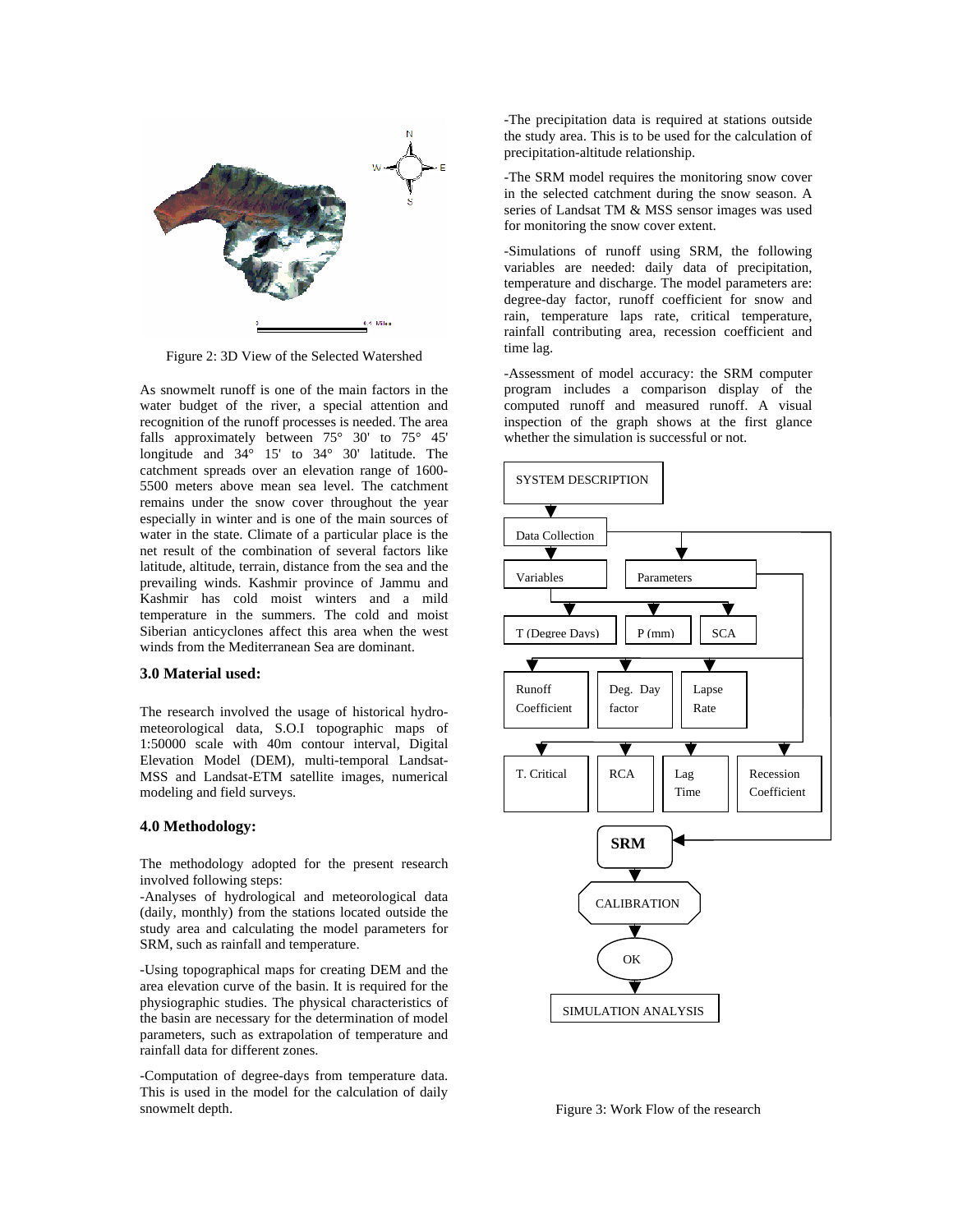#### **4.1 Elevation Zonation /Reclassification:**

For snowmelt runoff modeling using SRM, the watershed had to be reclassified\subdivided into elevation zones. For that matter Erdas Imagine's (8.4) "Modeler" module was used with "Conditional" and "Relational" functions. Based on the elevation range between lowest (3500m) and highest (5500m) point in the watershed, 10 elevation zones have been delineated with the varying altitude and spatial extent using DEM of the catchment.



Figure: 4 Landsat-ETM Scene of the Watershed (2001)



Figure: 5 Elevation Zonation Map of the Watershed



Figure: 6 Area Elevation Curve of the Watershed

| <b>ZONE</b>     | <b>ELEVATION</b> | <b>AREA</b>  | $\frac{0}{0}$ |
|-----------------|------------------|--------------|---------------|
| <b>NUMBER</b>   | <b>RANGE</b>     | Sq.          | <b>AR</b>     |
|                 |                  | <b>MILES</b> | EA            |
|                 |                  |              |               |
| 1               | 3500-3700        | 0.9          | 3.60          |
| $\overline{2}$  | 3700-3900        | 3.3          | 13.2          |
| 3               | 3900-4100        | 2.7          | 10.8          |
| $\overline{4}$  | 4100-4300        | 3.9          | 15.6          |
| 5               | 4300-4500        | 3.2          | 12.8          |
| 6               | 4500-4700        | 2.6          | 10.4          |
| 7               | 4700-4900        | $2.\bar{4}$  | 9.60          |
| 8               | 4900-5100        | 3.7          | 14.8          |
| 9               | 5100-5300        | 1.6          | 6.40          |
| $\overline{10}$ | 5300-5500        | 0.7          | 2.80          |
| <b>TOTAL</b>    | 3500-5500        | 25           | 100.          |
|                 |                  |              | 0             |

Table: 1 Showing Area Under Each Elevation Zone

These zones form the basis of the calculations in snowmelt runoff model (SRM). For the calculation of snowmelt runoff, various variables and parameters were defined and extrapolated to each elevation zone separately because all these variables vary with the variation in elevation.

#### **4.2 Hydro-meteorological Analyses:**

In order to predict hydrological behavior of a catchment it is necessary to analyze the historical hydrometeorological data of the catchment. Analyses of hydrological and meteorological data (daily, monthly) from the various stations located inside and outside the study area is necessary for calculating the model parameters for SRM, such as temperature, rainfall and runoff.

#### **4.2.1 Variables:**

Variables basically describe the actual meteorological conditions for the simulated period. These data have to be obtained preferably from in situ measurements, but snow cover; can be defined by remote sensing.

#### **4.2.2 Temperature (T):**

The SRM accepts either the daily mean temperature or two temperature values on each day TMax, TMin.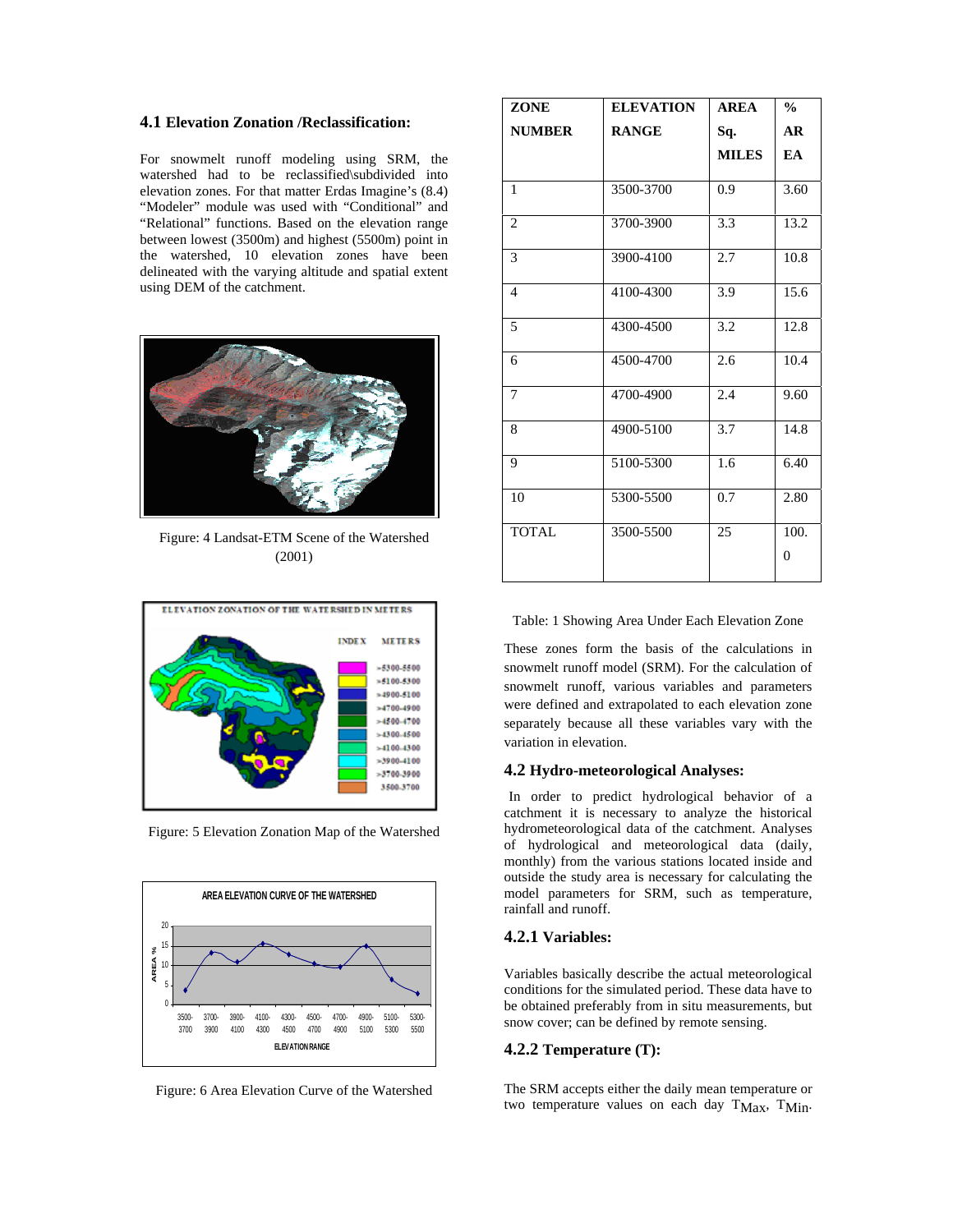Temperature data are extrapolated to the hypsometric mean elevations of all zones using the lapse rate. If temperature stations at different altitudes are available, the lapse rate can be predetermined from historical data. Otherwise it must be evaluated by analogy from other basins or with regard to climatic conditions. In SRM simulations, a lapse rate of 0.65°C per 100 m is usually employed. The altitude adjustment  $\Delta T$  in Equation (1) is computed as follows:

$$
\Delta T = \gamma \cdot (h_{st} - \overline{h}) \cdot \frac{1}{100} \dots \dots (1)
$$

Where  $\gamma$  = Temperature lapse rate [°C per 100 m]

> $h_{st}$  = Altitude of the temperature station [m]

> $\overline{h}$  = Hypsometric mean elevation of a zone [m]

Whenever the degree-day numbers  $(T + \Delta T)$  become negative, they are automatically set to zero so that no negative snowmelt is computed.



Figure: 7 Graph Showing Average Temperature of 10 Elevation Zones in Kolahai Catchment 2001



Figure: 8 Graph Showing Response of Runoff to Temperature in the watershed 2001

### **4.2.3 Precipitation (P):**

The evaluation of representative areal precipitation is particularly difficult in mountain basins. The SRM accepts a single, basin-wide precipitation input (from one station or from a "synthetic station" combined from several stations) or different precipitation inputs zone by zone.

In basins with a great elevation range, the precipitation input may be underestimated if only low altitude precipitation stations are available. It is recommended to extrapolate precipitation data to the mean hypsometric altitudes of the respective zones by an altitude gradient, for example 3 % or 4 % per 100 m. If two stations at different altitudes are available, it is possible to assign the averaged data to the average elevation of both stations and to extrapolate by an altitude gradient from this reference level to the elevation zones. It should be noted that the increase of precipitation amounts with altitude does not continue indefinitely but stops at a certain altitude, especially in very high elevation mountain ranges.



Figure: 9 Graph Showing Average Precipitation of 10 Elevation Zones in Kolahai Watershed 2001



Figure: 10 Graph Showing Response of Mean Monthly Runoff to Mean Monthly rainfall 2001

### **4.2.4 Snow Covered Area (S):**

It is a typical feature of mountain basins that the areal extent of the seasonal snow cover gradually decreases during the snowmelt season. Depletion curves of the snow coverage can be interpolated from periodical snow cover mapping so that the daily values can be read off as an important input variable to SRM. The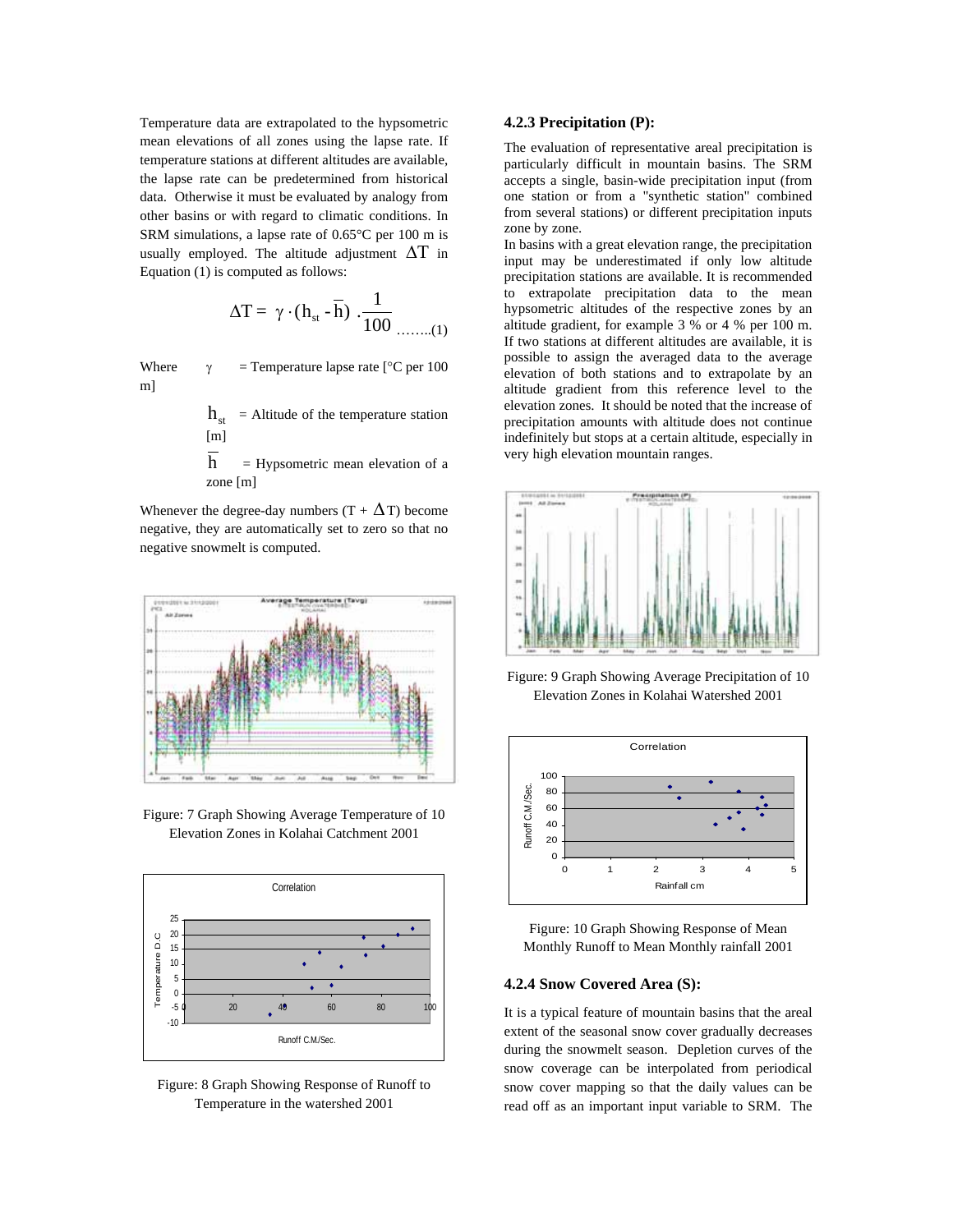snow cover can be mapped by terrestrial observations (in very small basins), by aircraft photography (especially in a flood emergency) and, most efficiently, by satellites. The minimum area, which can be mapped with an adequate accuracy, depends on the spatial resolution of the remote sensor *(*Martinec and Rango 1998).

# **4.2.5 Parameters:**

The SRM parameters are not calibrated or optimized by historical data. They can be either derived from measurement or estimated by hydrological judgment taking into account the basin characteristics, physical laws and theoretical relations or empirical regression relations. Occasional subsequent adjustments should never exceed the range of physically and hydrologically acceptable values *(*Martinec and Rango 1998). These include, Runoff Coefficient (C), Degreeday factor, (a) Temperature lapse Rate (γ), Critical Temperature (TCRIT), Rainfall Contributing area (RCA) Recession Coefficient (k)**,** Time Lag (L)

#### **5.0 Results and Discussion**:

The runoff simulation of Kolahoi watershed was done using Snowmelt Runoff Model for the hydrological year of 2001. Hydrometeorological data of Odur station was used for running the model. Reliability and situation of this station is important in using its data for simulation.

#### **5.1 Assessment of the Model Accuracy:**

SRM uses two well-established accuracy criteria, namely, the coefficient of determination,  $R^2$ , and the volume difference,  $D_v$ . (Martinec and Rango 1998).

The coefficient of determination is computed as follows:

R = 1 (Q Q ) (Q Q) 2 i i i=1 n 2 i 2 i=1 <sup>n</sup> − − − ∑ ∑ ..……………….(3)

Where:

 $Q_i$  is the measured daily discharge.  $\mathbf{Q}_\text{i}^{'}$  is the computed daily discharge.  $\overline{Q}$  is the average measured discharge of

the given year or snowmelt season

 $\hat{n}$  is the number of daily discharge values. The deviation of the runoff volumes,  $D_v$ , is computed as follows:

| <b>Simulation Statistics</b>  | Run            |
|-------------------------------|----------------|
|                               | <b>Results</b> |
| Runoff<br>Measured            | 79.160         |
| Volume (10^6 m3)              |                |
| Measured<br>Average           | 5.988          |
| Runoff (m^3/s)                |                |
| Computed<br>Runoff            | 72.909         |
| Volume (10^6 m <sup>3</sup> ) |                |
| Computed<br>Average           | 5.515          |
| Runoff $(m^{\wedge^3}/s)$     |                |
| Volume Difference (%)         | 7.8969         |
| Coefficient                   | 0.0296<br>of   |
| Determination $(R^2)$         |                |

Table 2 Simulation Results of Kolahai Watershed (2001)

$$
D_{\rm v}~[~\%~]~=~\frac{V_{\rm R}~\cdot~V_{\rm R}^{'}~}{V_{\rm R}}~\cdot 100~............(2)
$$

Where:

 $V_R$  Is the measured yearly or seasonal runoff volume.  $V_R$  Is the computed yearly or seasonal runoff volume

The results obtained reveal that there is not much difference between computed and measured runoff